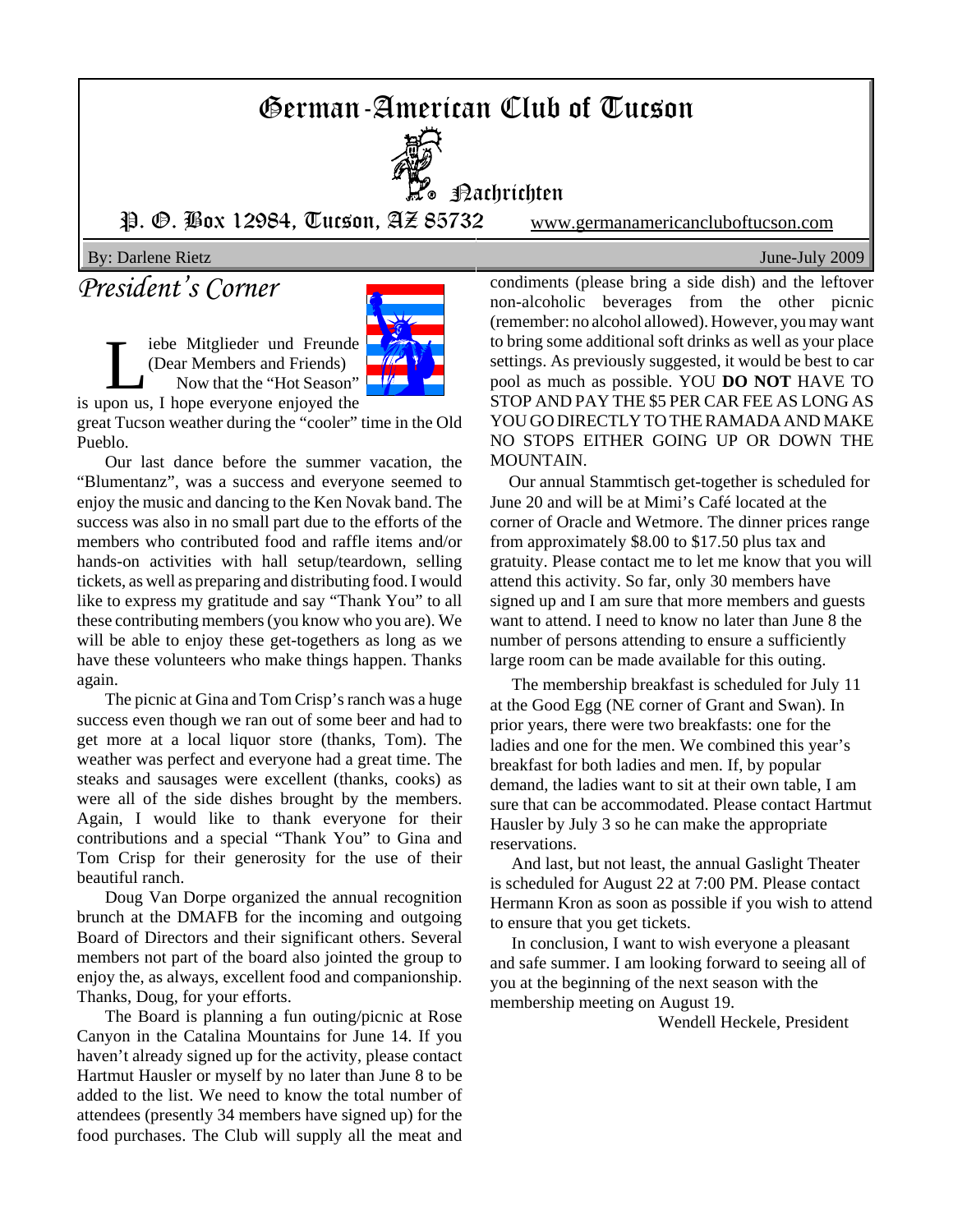## 2 By: Darlene Rietz June-July 2009

| President                  | Wendell Heckele     | 299-8683 |
|----------------------------|---------------------|----------|
| Vice President             | Hartmut Hausler     | 299-5262 |
| Treasurer                  | Doug VanDorpe       | 299-4290 |
|                            | <b>Edita Tomory</b> | 730-1715 |
| <b>Recording Secretary</b> |                     |          |
| Corresponding Sec'y        | Darlene Rietz       | 744-0789 |
| Council Members:           |                     |          |
| Hermann Kron               | 2 yrs               | 790-8868 |
| Erna Heckele               | 2 yrs               | 299-8683 |
| Doris Wack                 | 2 yrs               | 825-2133 |
| Trudy Dauernheim           | 1 yr                | 290-5808 |
| Aggie May                  | 1 yr                | 885-7964 |
| Ingrid Kron                | 1 yr                | 790-8868 |
|                            |                     |          |

#### **Upcoming Club Activities**



- June 3, 7 pm, Special planning meeting for Oktoberfest June 14, 11 am, picnic at Rose Canyon Ramada #1 June 20, 6 pm, Stammtisch Get-together at Mimi's Cafe July 11, 8:30 am, Membership Breakfast, The Good Egg, NE corner Grant and Swan
- Aug. 5, 7 pm, Board meeting
- Aug. 19, 7 pm, Membership meeting
- Aug. 22, 6:30 pm,**Gaslight Theater**
- Sep. 2, 7 pm, Board meeting
- Sep. 16, 6:30 pm, Membership meeting **Potluck**
- Oct. 3, 5:30 pm, **Oktoberfest Dance Tom Chesnut** Oct. 7, 7 pm, Board meeting
- Oct. 21 6:30 pm, Membership meeting-**Pizza night**
- Nov. 7, 5:30 pm, **Erntedankfest** Tanz- Ken Novak
- Nov. 11, 7 pm, Board meeting, plan Christmas party
- Nov. 18, 6:30 pm, Membership meeting-**Potluck**
- Dec. 2, 7 pm, Special board meeting to plan Fasching
- Dec. 6, 4 pm, Christmas party, O'Club



## Congratulations to members celebrating a birthday in **June**

| John Papoutsis          | $\Omega$ |
|-------------------------|----------|
| Werner Hueppe           | 03       |
| Karl-Heinz Koehler      | 05       |
| John Hobrath            | 06       |
| <b>Elfriede Nichols</b> | 06       |

| 11 |
|----|
| 12 |
| 13 |
| 16 |
| 19 |
| 20 |
| 21 |
| 24 |
| 25 |
| 25 |
| 26 |
| 27 |
| 28 |
|    |

### Also congratulations to those members celebrating birthdays in **July**

| Dieter Mayer         | 02 |
|----------------------|----|
| Hermann Kron         | 03 |
| Georgia Harding      | 05 |
| Don Vogel            | 07 |
| Walt Jennings        | 11 |
| Calvin Sheets        | 11 |
| Loretta Unger        | 13 |
| Glen Marker          | 18 |
| Aggie May            | 18 |
| Richard Hoppe        | 21 |
| <b>Boyd Cable</b>    | 23 |
| <b>Jim Graves</b>    | 23 |
| <b>Steve Montano</b> | 25 |
| Laurel Stickell      | 28 |
| Anita Convery        | 30 |



## **Stammtisch**

The Club has reserved a location for our annual Stammtisch at 6 pm on June 20 at Mimi's Café, northeast corner of

Oracle and Wetmore. We will be allowed to choose entrees from the menu. If you are planning to go, please call Wendell at 299- 8683 as soon as possible.

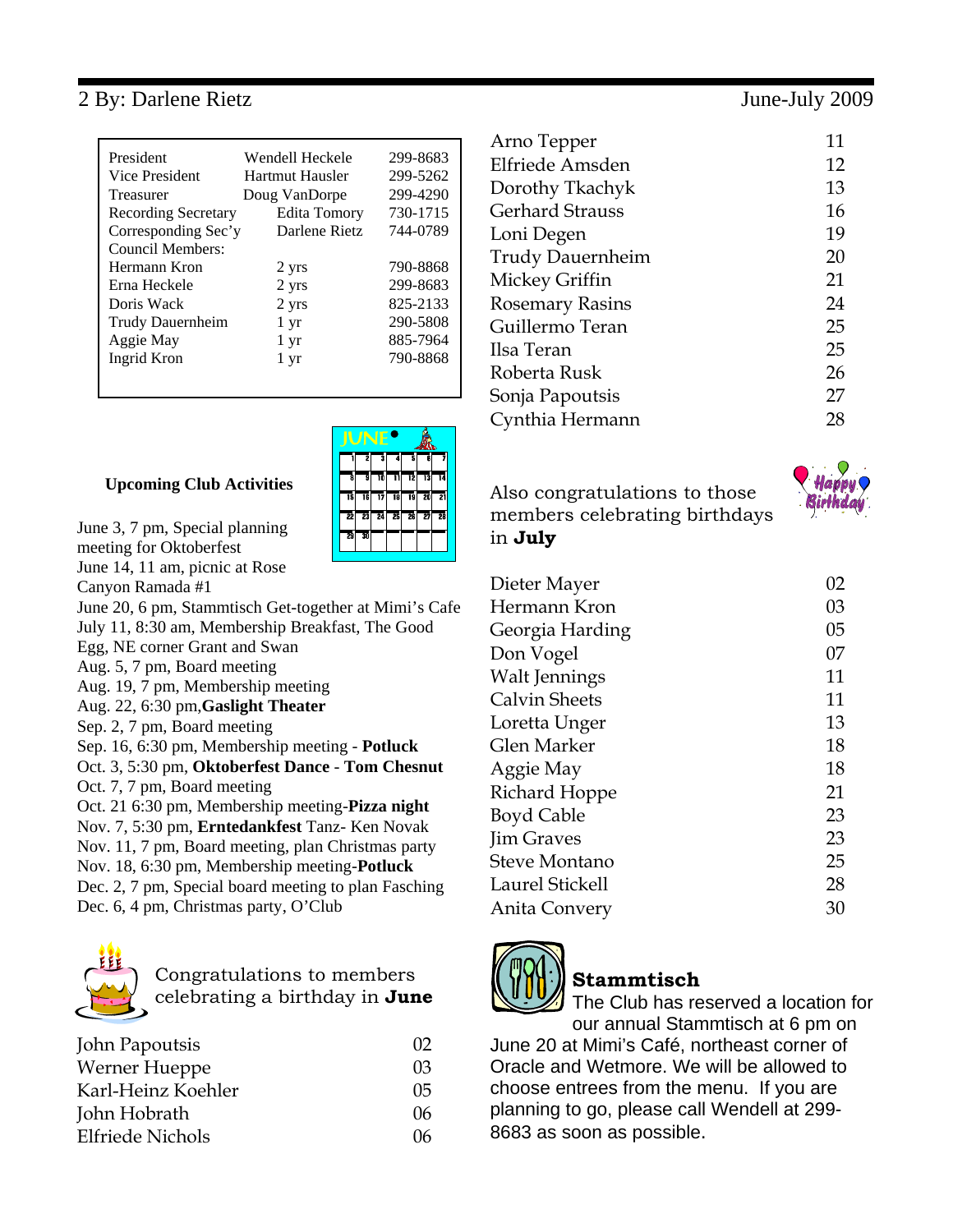## 3 By: Darlene Rietz June-July 2009



**WELCOME** to **Brigitte and Gerhard Kaeser**, **Inge Larsen, Ulrike McIntyre and Steve**

**Montano,** who became new members in April.

## MEMBER NEWS



#### Get well wishes to Anna Bevz,

Gladys Welty and Richard Leisure, still recovering from a heart attack.



Our sincere thanks to everyone for your kind sympathy expressions on the passing of Erna's sister

Magdalena in Germany. Your thoughts, prayers, and friendship is very much appreciated. **Erna Heckele** and family

Congratulations and best wishes to **Bobbi Rusk and George Gaumond** on their marriage on April 25. May you both have a long, healthy, happy life together.





Deepest condolences to Heidi Fuhs on the sudden death of her sister in Holland; and to the friends and family of Lydia Ellis on

her death on April 8; and to the friends and family of Michael Mutlitz, who passed away on May 10. Auf wiedersehen. May you rest in peace.

Happy Father's Day to all Dads, Granddads and Great Granddads on June 21.



#### **TO GRANDMOTHER'S HOUSE WE GO!**

Need safe childcare? How about a grandparent? Some parents may think kids aren't as safe with grandparents as with other caregivers. They may think grandparents are out of touch with current safety practices. In a study of nearly 3,500 children followed from birth until age 30 to 33 months, however, kids cared for by grandparents often had lower injury rates than kids in other care settings. For example, kids were safer with grandparents than with other relatives or at a daycare center. All I can add is "kudos" to all grandparents.

Submitted by Erna Heckele



- on FLAG DAY June 14, and
- on JULY 4, INDEPENDENCE DAY.

## Mini Vacation at the Sea

Some of the members of the German-American Club may be interested to experience a vacation in Puerto Penasco (Rocky Point) Mexico. You are invited to join a Mini Vacation with other German-American Club members and friends and spend some time at the beach.

#### Some information:

Location: Rocky Point, Mexico at the Paradise Villas Town Homes at the Playa Encanto (Beach). Date: three nights from October 16, 2009 (Friday)- October 19, 2009 (Monday). Cost: Approx. \$230 per night. Sleeps up to 8 people.

For more information and reservations for housing, call toll free 1-888-328-8491 or use the internet. Type Playa Encanto and enter. Go to the bottom of the page, and hit last search request. You will have 9 choices. Pick a unit and look at the pictures